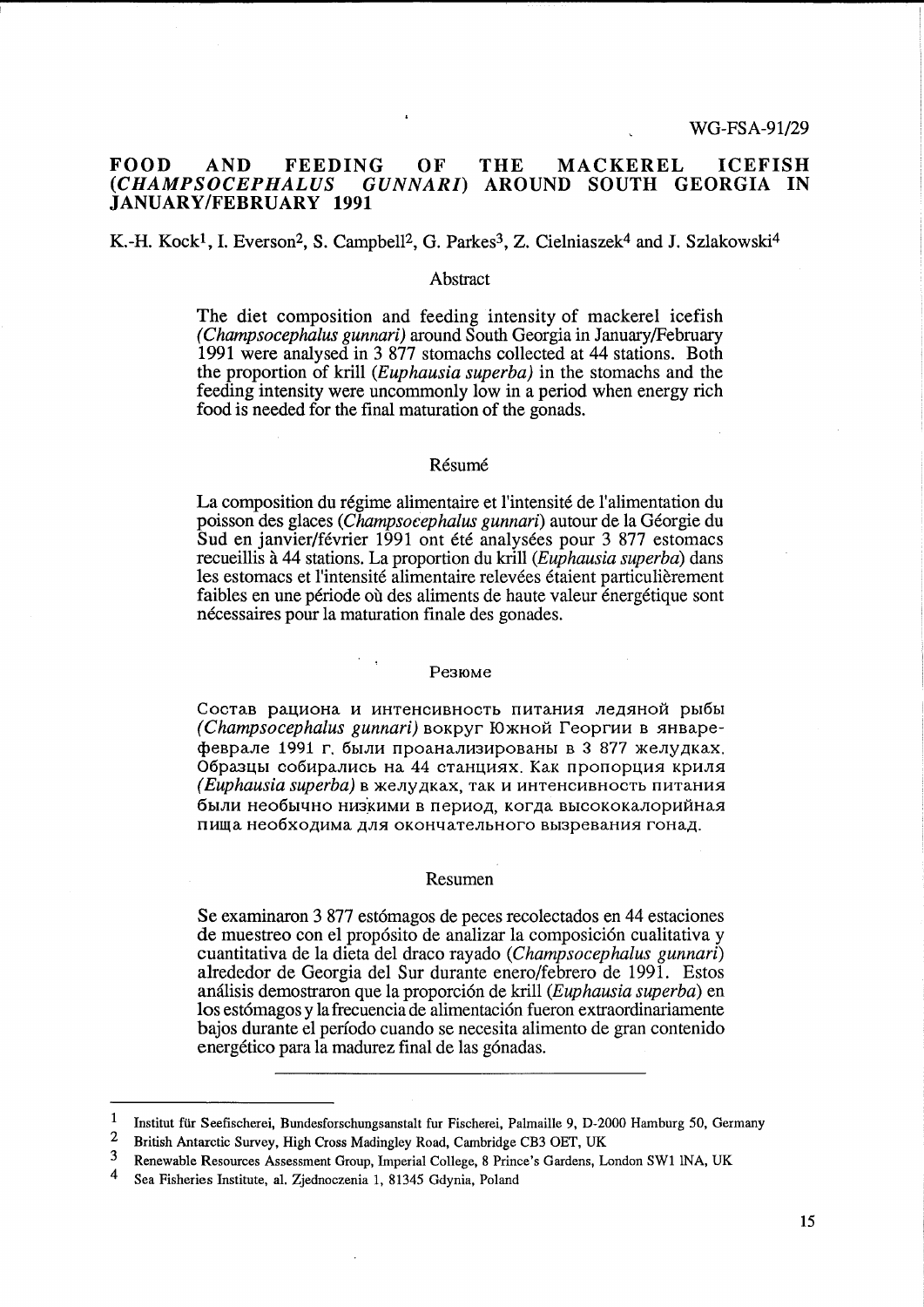## 1. INTRODUCTION

The diet of mackerel icefish *(Champsocephalus gunnari)* around South Georgia and its seasonal and interannual variation has been comparatively well studied qualitatively (see reviews in Kock, 1981; Wilhelms, 1986; Kozlov *et al.,* 1988). Main prey items were krill *(Euphausia superba),* the hyperiid *Themisto gaudichaudii* and mysids (predominantly *Antarctomysis maxima).* Other euphausiids, such as *Thysanoessa* species or lanternfish (Myctophidae) are of minor importance. In years when krill is abundant it represents the staple food. Mackerel icefish then tend to aggregate in areas of krill concentrations. In years of low krill abundance it is replaced in the diet by the ubiquitous, albeit much smaller *T. gaudichaudii*  which has a much lower caloric value than krill. In these krill-poor seasons mysids are also taken. C. *gunnari* are often more dispersed in these years of krill scarcity (Kock, 1981).

During the UK Demersal Fish Survey around South Georgia in January/February 1991 mackerel icefish were found to be widely dispersed over the upper part of the shelf (Everson *et al.,* 1991a). An unusually high proportion of sexually mature fish showed no signs of the gonad development necessary leading up to spawning in the coming season from March to May (Everson *et al.,* 1991b). lt has been demonstrated in other fish species, such as winter flounder, *Pseudopleuronectes americanus,* that in the face of food shortage an adaptative strategy is to sacrifice egg production and maintain body size (Tyler and Dunn, 1976).

We report here on our findings of the food composition and feeding intensity of mackerel icefish in January/February 1991 which may aid in understanding the irregularities in the maturity process of the species around South Georgia in the 1990/91 season.

# 2. MATERIAL AND METHODS

The stomach contents of mackerel icefish were qualitatively analysed by one of us (K.-H. Kock) in 3 877 fish which were randomly collected on 44 out of 87 stations sampled during the survey.

Depending on the catch the number of fish investigated per station varied between 16 and 184 but comprised with the exception of four stations at least 40 individuals per haul. Stomach fullness was estimated according to a 5-point scale: 0- empty, 1 - 1/4 full, 2- 1/2 full, 3 - 3/4 full, 4- 4/4 full, stomach wall extended. Prey items were identified to the lowest taxon possible, in general this was to species or genus. The occurrence of each taxon in the stomach was recorded and augmented by information on their prevalence. It was then expressed as a percentage of all stomachs containing food. Despite some shortcomings of this 'frequency of occurrence' method (see Pillay, 1952), its advantages are that it is quick, requires a minimum of apparatus and titne and that results from a number of similar studies from previous seasons are available for comparative purposes.

# 3. RESULTS

#### 3.1 Food Composition

Main prey items were *T. gaudichaudii* (62.5%), *E. superba* (22.1 %) and mysids (predominantly *A. maxima)* (21.3%). Although krill was present in 22.1% of the stomachs, it formed the sole prey item in only 9.9% of the stomachs and was the predominant food item in another 9.0% of the stomachs. Other prey species or groups occurring were *Thysanoessa sp. (3.3.%),* myctophids *(Electrona sp., Gymnoscopelus sp.)* (1.8%), early life stages of fish (C. *gunnari* primarily age class 0 and 1) (1.4%) and *Euphausia triacantha* (<0.1 %).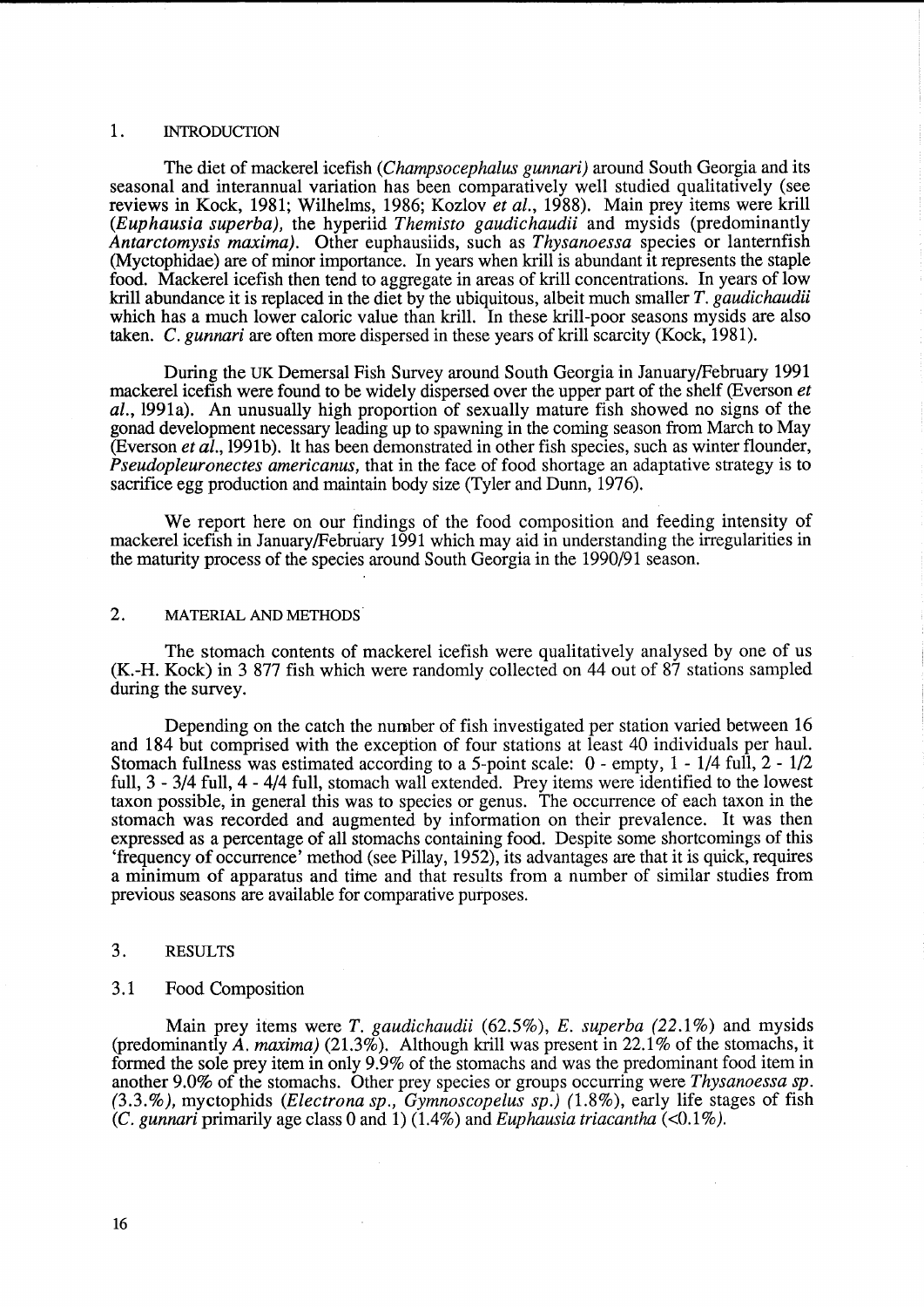The occurrence of the main prey items varied locally. Krill was predominantly found in fish collected on the eastern shelf while mysids were prevailing in parts of the northwestern shelf, in the southeast and on coastal stations in the east. *T. gaudichaudii* was the staple food in most of the western part of the shelf. In fish from the westernmost three stations myctophids formed a significant proportion of the diet (Figure 1).

# 3.2 Feeding Intensity

More than 50% of the stomachs contained little (1) or no food (0):

| Degree of Fullness |                                     | %                                   |
|--------------------|-------------------------------------|-------------------------------------|
|                    | 1 3 0 6<br>839<br>777<br>803<br>152 | 33.7<br>21.6<br>20.0<br>20.7<br>3.9 |

The proportion of empty stomachs varied considerably among stations (3.9 to 74.0%). The proportion of stomachs containing little or no food was highest in the west of South Georgia (Figure 2).

# 4. DISCUSSION

Our study albeit the most extensive analysis carried out so far confirmed, in general, results from earlier investigations on the food composition of mackerel icefish around South Georgia in that the hyperiid *T. gaudichaudii,* krill and mysids form their staple food. A comparison with earlier studies revealed a considerable variation in the importance of each of these prey items from year to year (Figure 3). It cannot be excluded that part of this variation may be due to variations in sample size (60 to 3 877) and an unrepresentative coverage of the shelf from year to year. However, two pairs of observations in December/January 1975/76 (Kock, 1981) and February/March, 1976 (Kozlov *et al.,* 1988) and in January/February 1985 (Wilhelms, 1986; Kozlov *et al.,* 1988) which were each based on several hundred stomachs led to essentially very similar results (Figure 3). It is thus likely that differences between years largely reflect the interannual variations in the availability of the preferred prey *E. superba*  around South Georgia. If this hypothesis is correct, then the results we have presented here from a large sample suggest that krill availability in January/February 1991 was one of the lowest within the 16-year period of observation (Figure 3).

A lower krill index in the stomachs was only observed in March 1976 (Linkowski and Rembiszewski, 1978) and January/February 1979 (Kozlov *et al.,* 1988). The observations in March 1976, however, are probably largely biased by their small sample size  $(n = 113)$  and the poor coverage of the shelf. Plankton surveys in the same season indicated a high abundance of krill around the island (Pommeranz, 1978) which is clearly reflected in the high incidence of krill in icefish stomachs investigated between December 1975 and March 1976 in two other studies (Figure 3; Kock, 1981; Kozlov *et al.,* 1988 ). Krill occurrence in stomachs of *C. gunnari* in January/February 1991 was even lower than in 1977/78 (Figure 3), a season when krill biomass around the island was found to be very low (Bonner *et al.,* 1978; Worner, 1979) and reproductive success in krill-eating birds was found to be poor (Croxall *et al.,*  1988).

Despite large variations in stomach fullness within or between seasons locally the proportion of empty stomachs of mackerel icefish in the various studies was commonly of the order of 10 to 20% (Kock, 1981; Wilhelms, 1986; Kozlov *et al.,* 1988). Higher proportions of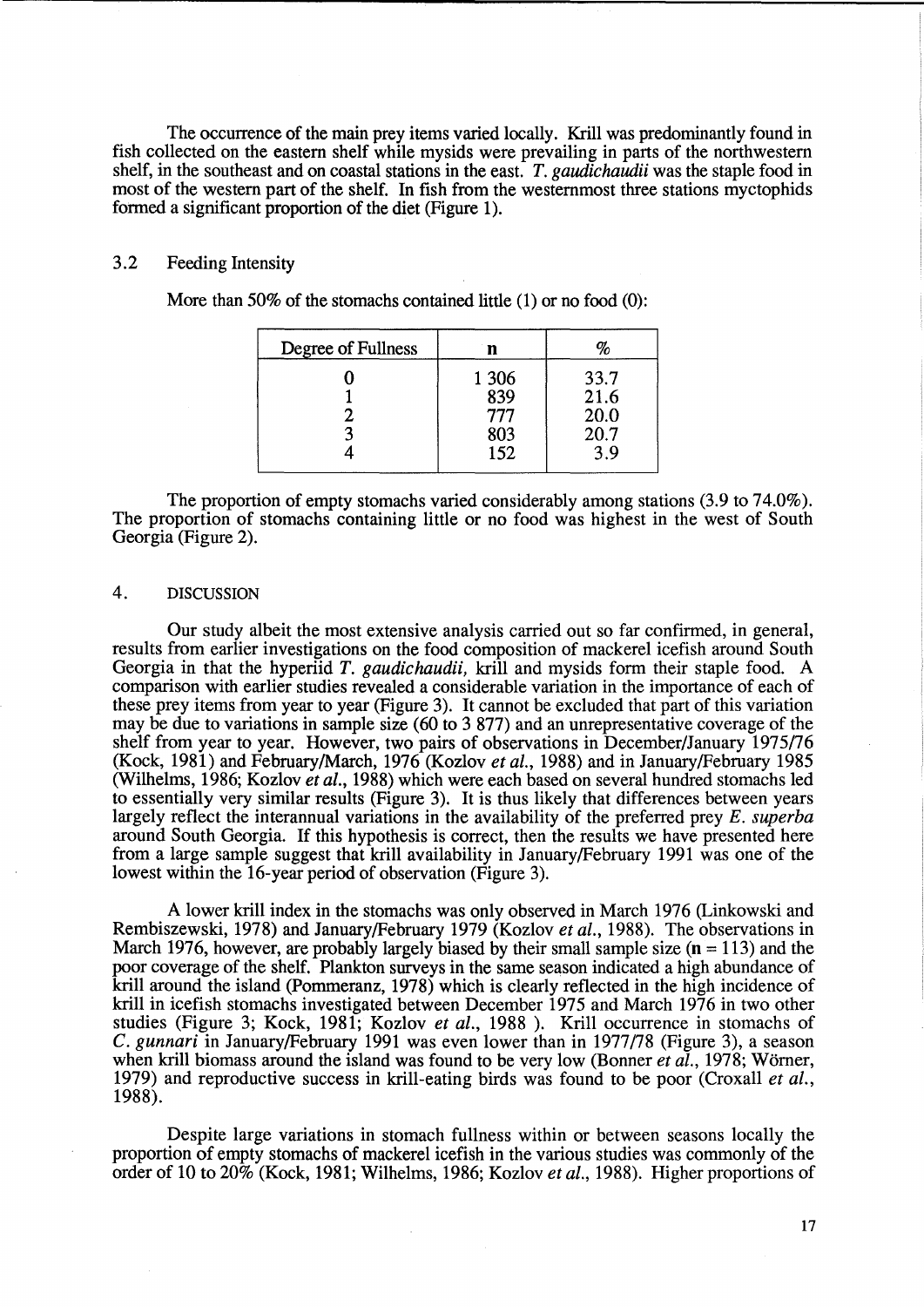empty stomachs were observed only in March 1976 (Linkowski and Rembiszewski, 1978; see discussion above) and in material combined for the period January/February 1965 to 1969 (Kozlov *et al.,* 1988). This indicates that the high proportion of stomachs in January/February 1991 containing little or no food again reflected a situation uncommon in most previous observations.

We do not know at present if our findings are representative for a longer period than the three weeks of the survey. The high dispersal of icefish earlier in this season which made any fishing unprofitable may indicate that this may have been the case. Under these circumstances, both the high incidence of low caloric prey *(T. gaudichaudii)* in the food of mackerel icefish and the low feeding intensity of the fish in the period when energy-rich food is needed for the rapid build-up of the ovaries could have had considerable consequences for the final maturation process in that season.

#### ACKNOWLEDGEMENT

We are very grateful to Ms Urte Harm for preparing the graphs and Mrs Jutta Arndt for typing the manuscript.

## **REFERENCES**

- BONNER, W.N., I. EVERSON and P.A. PRINCE. 1978. A shortage of krill, *Euphausia superba,*  around South Georgia. *ICES C.M. 1978, L:22* (mimeogr.)
- CROXALL, J.P., T.S. MCCANN, P.A. PRINCE. and P. ROTHERY. 1988. Reproductive performance of seabirds and seals at South Georgia and Signy Island, South Orkney Islands, 1976-1987: Implications for Southern Ocean monitoring studies. In: SAHRHAGE, D. (Ed.), *Antarctic Ocean and Resources Variability.* Berlin, Heidelberg: Springer Verlag. p. 261-285.
- EVERSON, 1., G. PARKES, K.-H. KOCK, S. CAMPBELL, Z. CIELNIASZEK and J. SZLAKOWSKI. 1991a. Fish Stock Assessment Survey in Subarea 48.3. In: *Selected Scientific Papers, 1991 (SC-CAMLR-SSP/8).* Hobart, Australia: CCAMLR. (See this volume).
- EVERSON, 1., G. PARKES, K.-H. KOCK, S. CAMPBELL, Z. CIELNIASZEK and J. SZLAKOWSKI. 1991b. Reproduction in the mackerel icefish *(Champsocephalus gunnari)* at South Georgia. *Document WG-FSA-9117.* Hobart, Australia: CCAMLR.
- KOCK, K.-H. 1981. Fischereibiologische Untersuchungen an drei antarktischen Fischarten: *Champsocephalus gunnari Lonnberg, 1905, Chaenocephalus aceratus (Lönnberg, 1906) undPseudochaenichthys georgianus* Norman, 1937 (Notothenioidei, Channichthyidae). *Mitt. Inst. Seefisch. Hamb.* 32: 1-226.
- KOZLOV, A.N., J.A. PINSKA YA, S.G. PODRAJANSKAYA, and M.J. TARVERDIYEVA. 1988. Feeding habits of icefish in the different regions of the Atlantic sector of Antarctica (in Russian). *Vopr.1kthiol.* 28(5): 802-811.
- LINKOWSKI, T.B. and J.U. REMBISZEWSKI. 1978. Ichthyological observations off the South Georgia coasts. *Pol. Arch. Hydrobiol.* 25(3): 697-704.
- PILLAY, T.V.R. 1952. A critique of the methods of study of food of fishes. J. *Zool. Soc. India*  4(2): 185-200.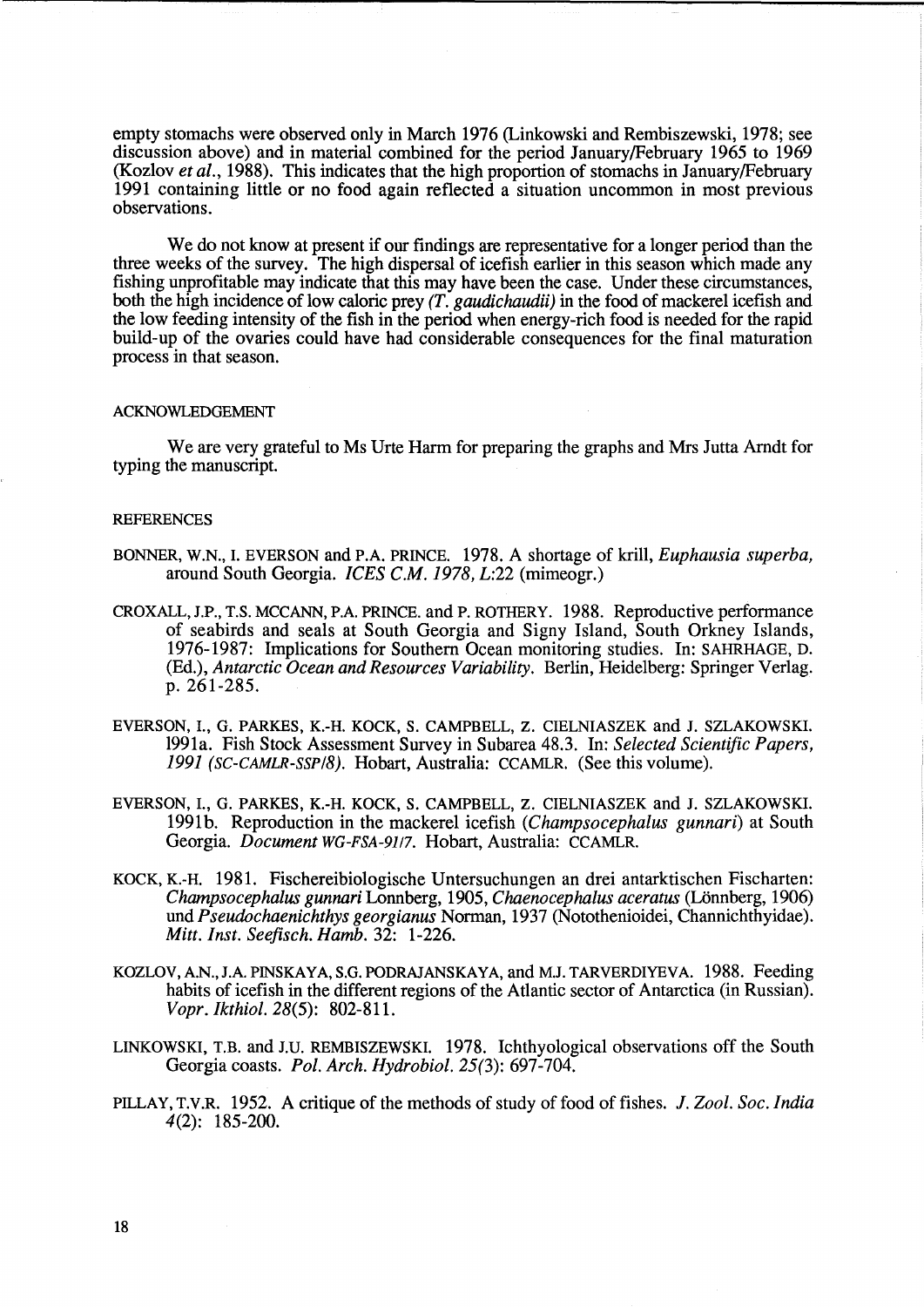- POMMERANZ, T. 1978. Mikronekton und Zooplankton. In: SAHRHAGE, D, W. SCHREIBER, R. S1EINBERG and G. HEMPEL (Eds.). *AntarktisExpedition 1975176 der Bundesrepublik Deutschland, Arch. Fisch Wiss. 29* (Beih.1): 31-41.
- TYLER, A.V. and R.S. DUNN. 1976. Ration, growth and measures of somatic and organ condition in relation to meal frequency in winter flounder, *Pseudopleuronectes americanus,* with hypothesis regarding population homeostasis. J. *Fish. Res. Bd. Can.*  33: 63-75.
- WILHELMS, S. 1986. Nahrungsokologische Untersuchungen am antarktischen Bandereisfisch, *Champsocephalus gunnari* Lonnberg, 1905, vor Sud Georgien im Untersuchungszeitraum January/February 1985. *University of Hamburg, Dipl. Arb.:*  1131(unpublished).
- WORNER, F.G. 1979. Zooplankton und Mikronektonfange. In: HEMPEL, G., D. SAHRHAGE, W. SCHREIBER and R. STEINBERG (Eds). Antarktis. Expedition 1977/78 der Bundesrepublik Deutschland. *Arch. Fisch. Wiss. 30* (Beih.l): 40-61.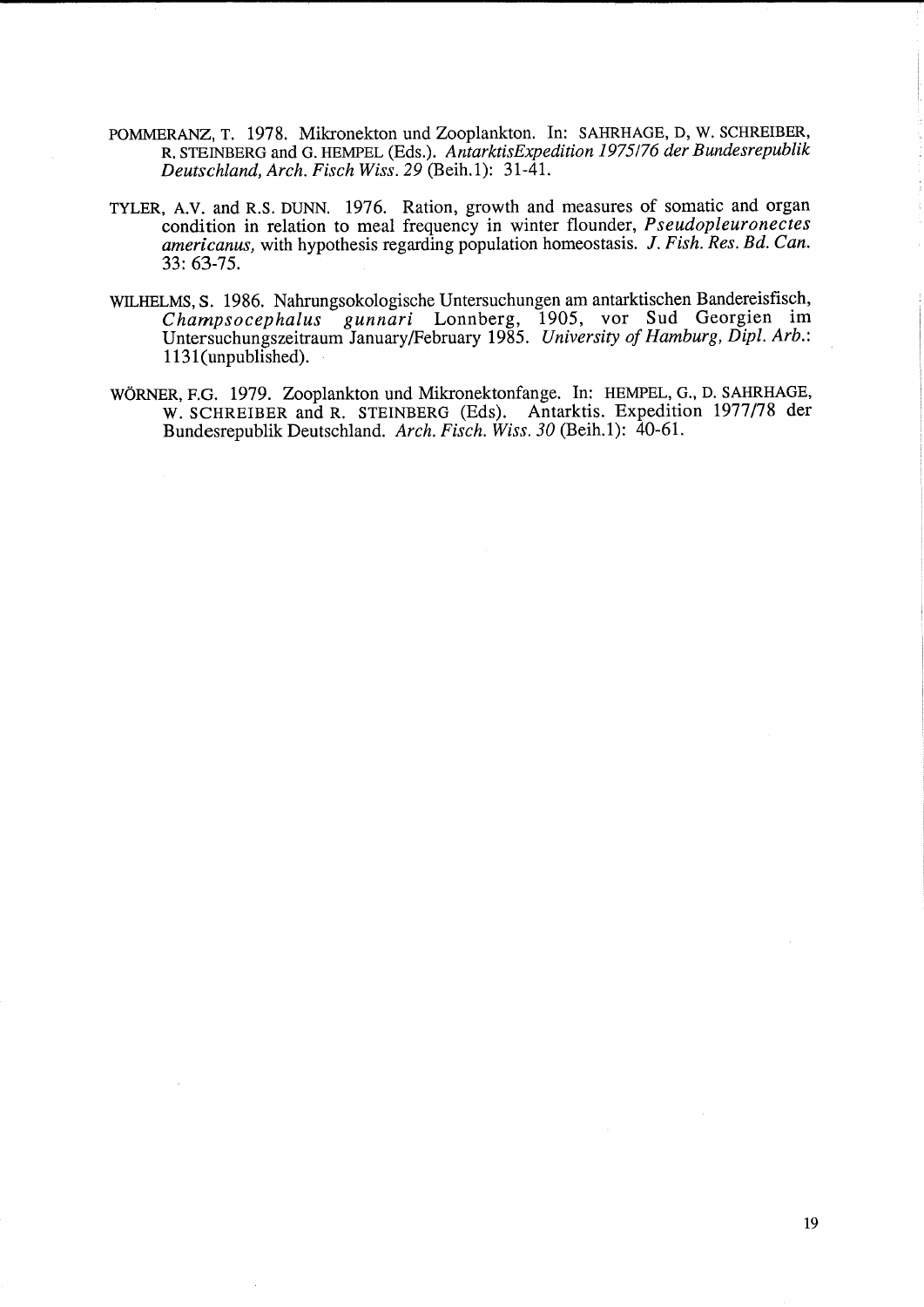



1:5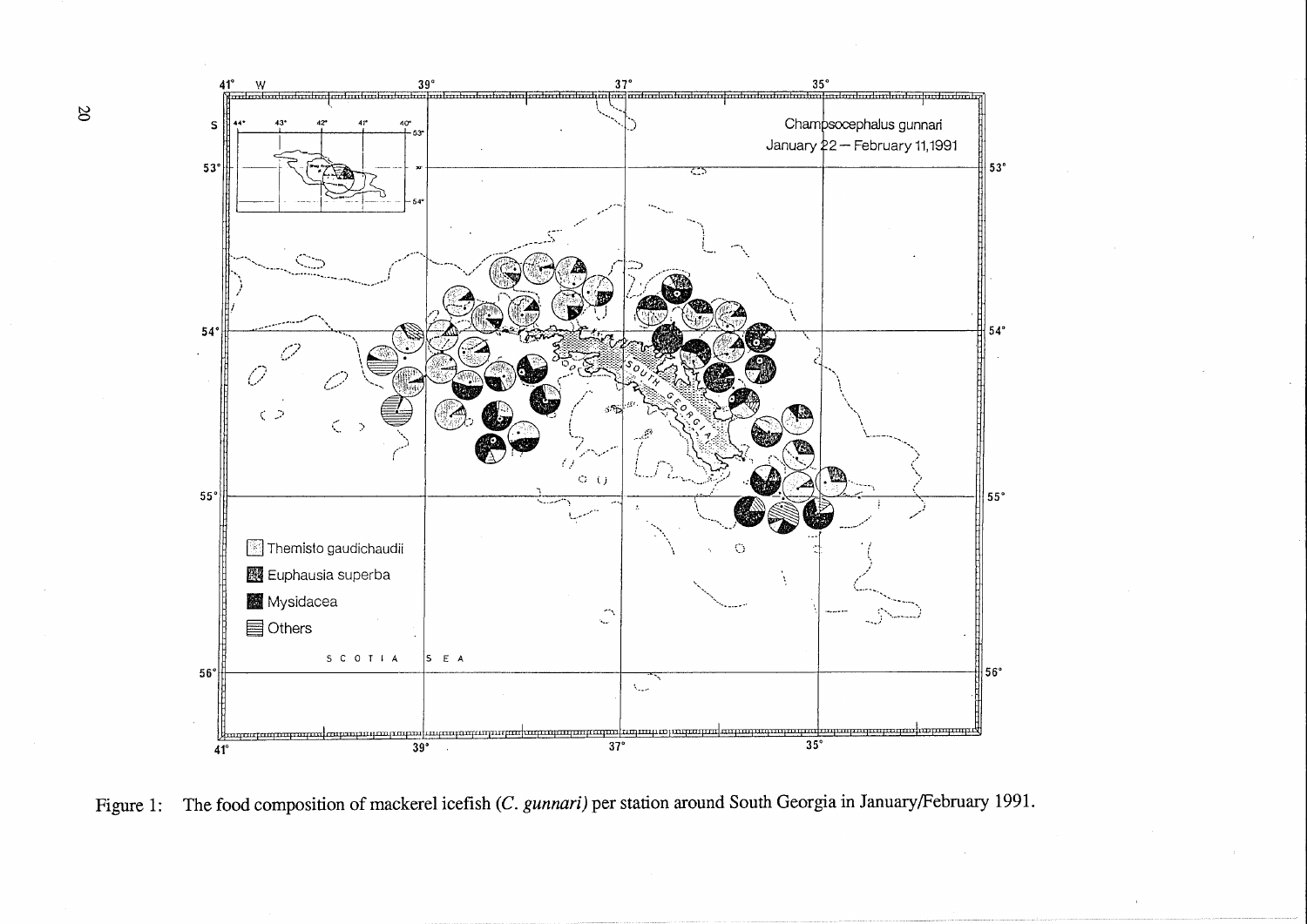

Figure 2: Stomach fullness (5-point scale) per station in mackerel icefish (C. *gunnari)* around South Georgia in January/February 1991.

 $\overline{z}$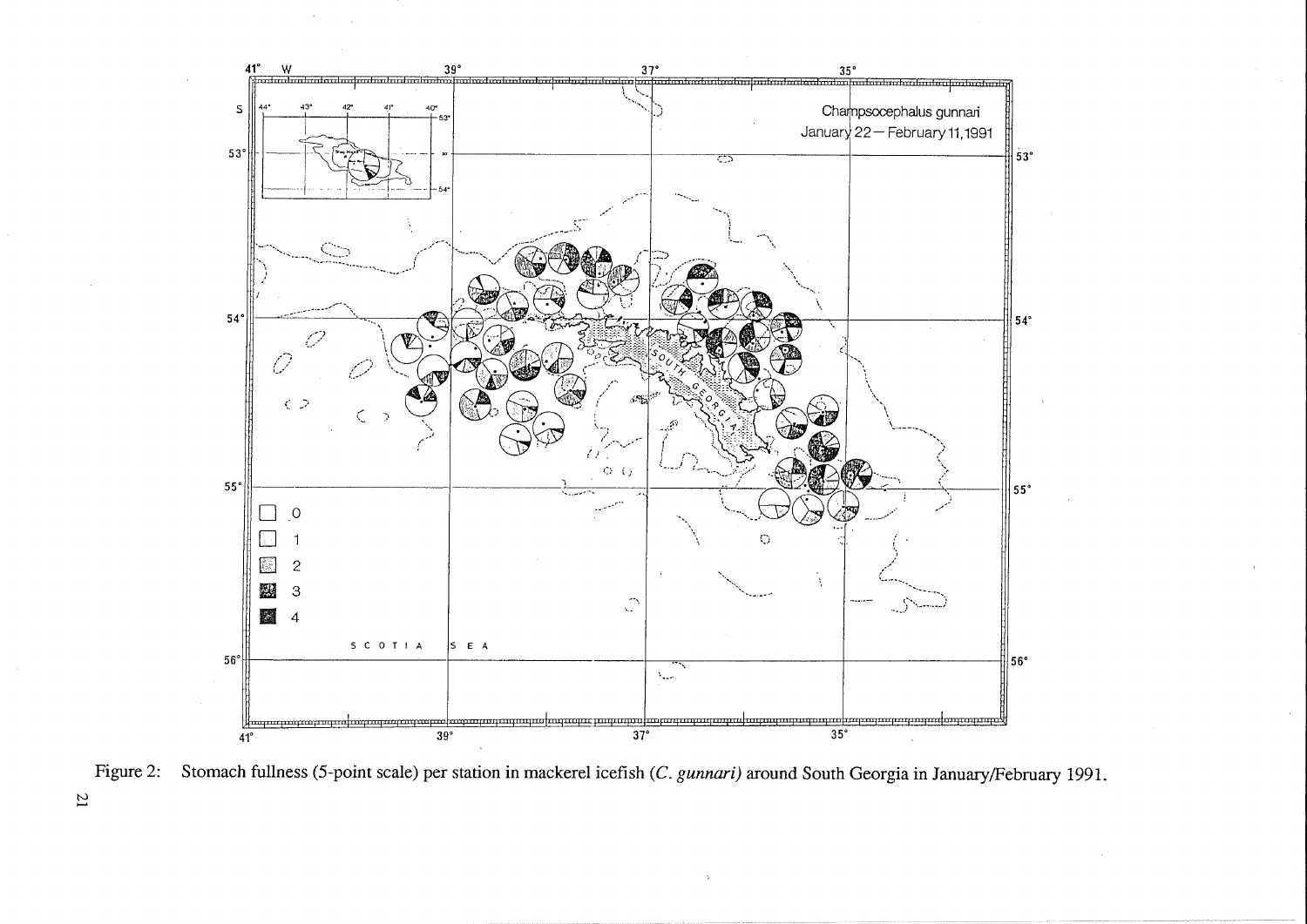

Figure 3: The frequency of occurrence of the main prey items *Euphausia superba, Themisto gaudichaudii* and Mysidacea in the food of the mackerel icefish (C. *gunnari*) in various months and seasons from 1965 to 1991. (Due to the occurrence of several items in one stomach, percentages may add up to more than 100%) (source: Kock, 1981; Wilhelms, 1986; Kozlov *et al.* 1988).